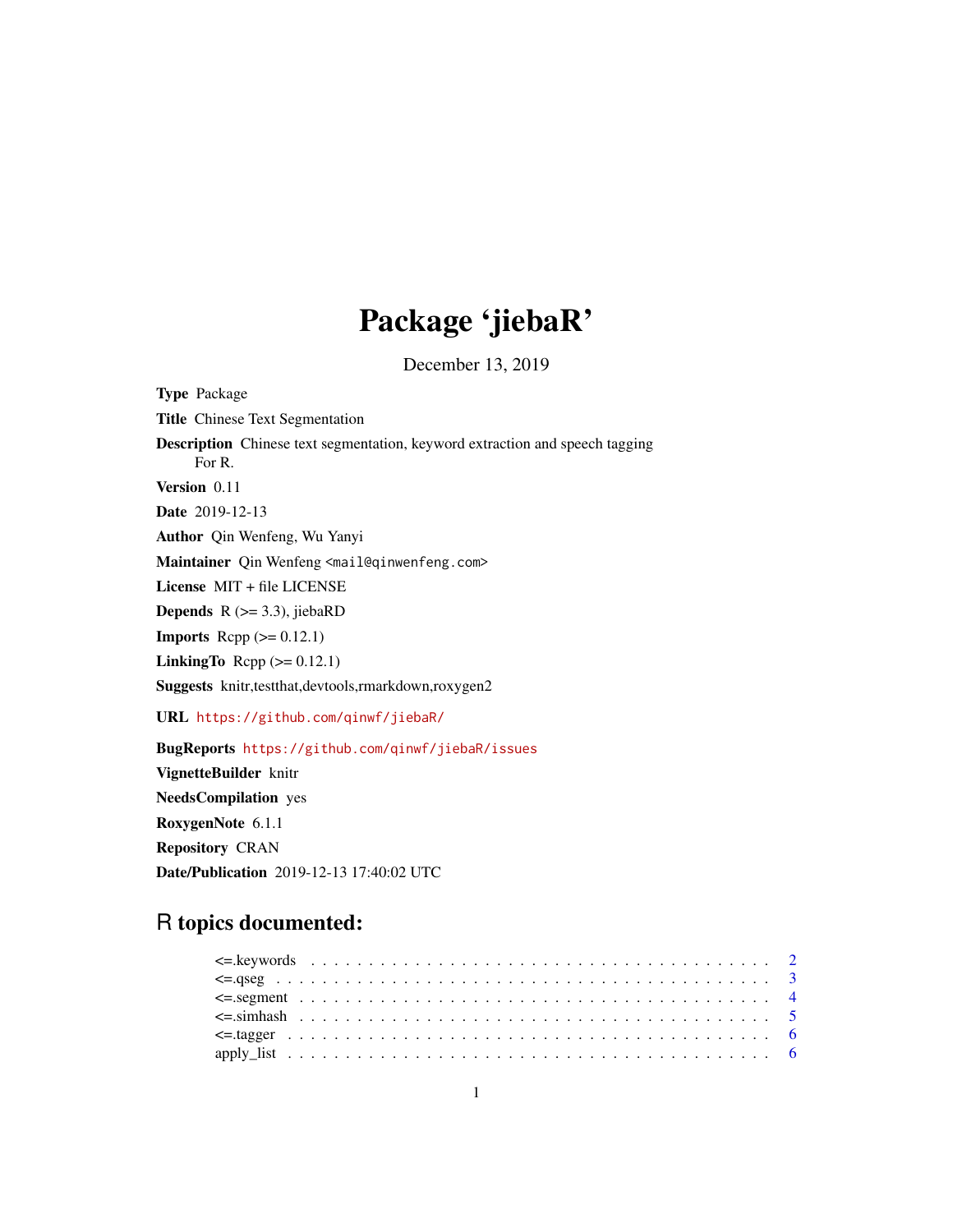<span id="page-1-0"></span>

|         | 7               |
|---------|-----------------|
|         | 7               |
|         | 8               |
|         | 9               |
|         | 10              |
|         | $\overline{10}$ |
|         | -11             |
|         | - 12            |
|         | -13             |
|         |                 |
|         | -14             |
|         |                 |
|         |                 |
|         |                 |
|         |                 |
|         | - 18            |
|         |                 |
| tagging |                 |
|         | 21              |
|         | 21              |
|         |                 |
|         |                 |

#### **Index** [25](#page-24-0)

<span id="page-1-1"></span><=.keywords *Keywords symbol*

# Description

Keywords symbol to find keywords.

# Usage

## S3 method for class 'keywords' jiebar <= code

## S3 method for class 'keywords' jiebar[code]

# Arguments

| jiebar | jiebaR Worker.                                 |
|--------|------------------------------------------------|
| code   | A Chinese sentence or the path of a text file. |

# Author(s)

Qin Wenfeng <<http://qinwenfeng.com>>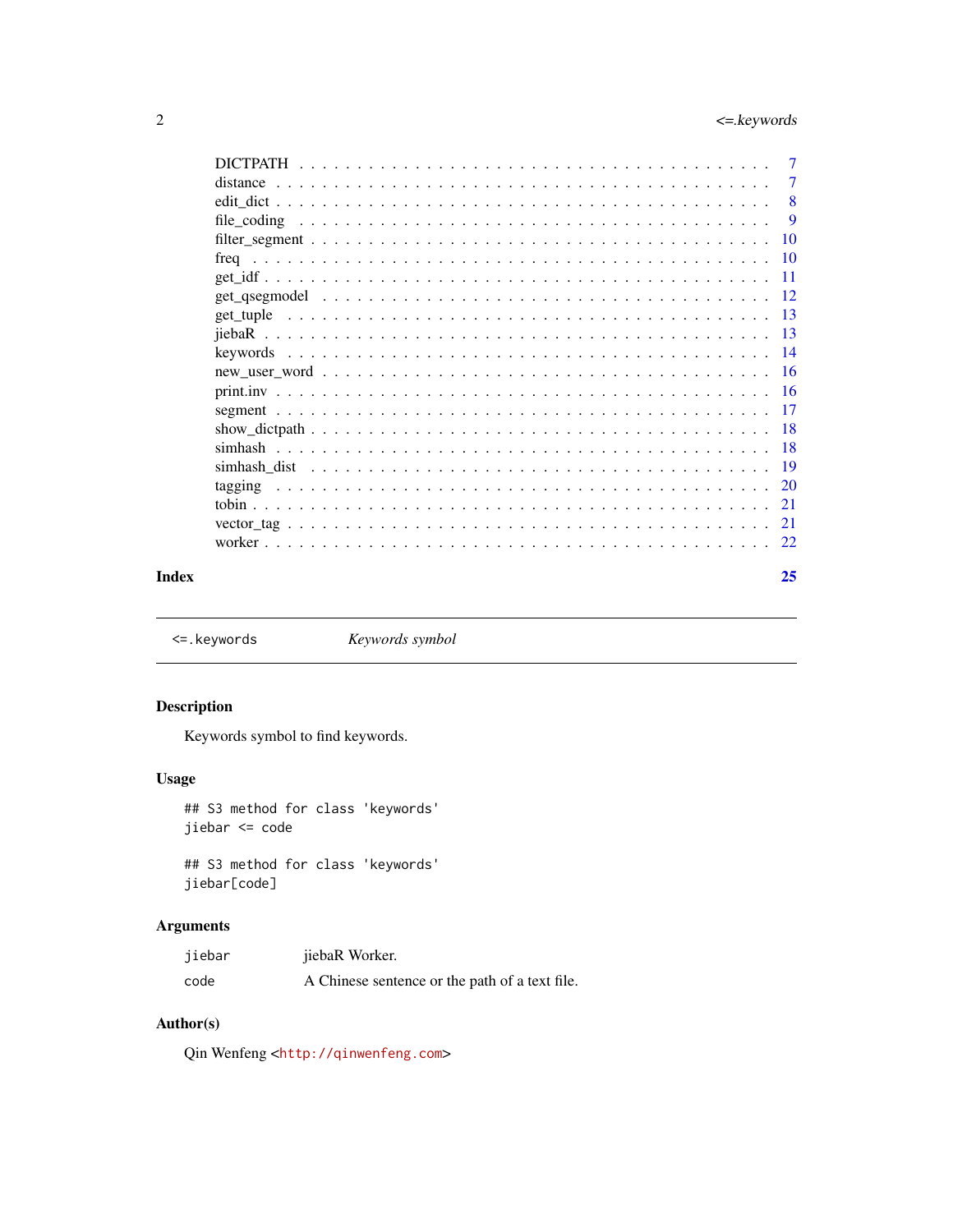#### <span id="page-2-0"></span> $\leq$  -gseg 3

#### Examples

```
## Not run:
words = "hello world"
test1 = worker("keywords",topn=1)
test1 <= words
## End(Not run)
```
<=.qseg *Quick mode symbol*

#### <span id="page-2-1"></span>Description

Depreciated.

#### Usage

## S3 method for class 'qseg' qseg <= code ## S3 method for class 'qseg'

qseg[code]

qseg

#### Arguments

| qseg | a qseg object |
|------|---------------|
| code | a string      |

# Format

qseg an environment

### Details

Quick mode is depreciated, and is scheduled to be remove in v0.11.0. If you want to keep this feature, please submit a issue on GitHub page to let me know.

Quick mode symbol to do segmentation, keyword extraction and speech tagging. This symbol will initialize a quick\_worker when it is first called, and will do segmentation or other types of work immediately.

You can reset the default model setting by  $\frac{1}{2}$ , and it will change the default setting the next time you use quick mode. If you only want to change the parameter temporarily, you can reset the settings of quick\_worker\$. [get\\_qsegmodel](#page-11-1), [set\\_qsegmodel](#page-11-2), and [reset\\_qsegmodel](#page-11-2) are also available for setting quick mode settings.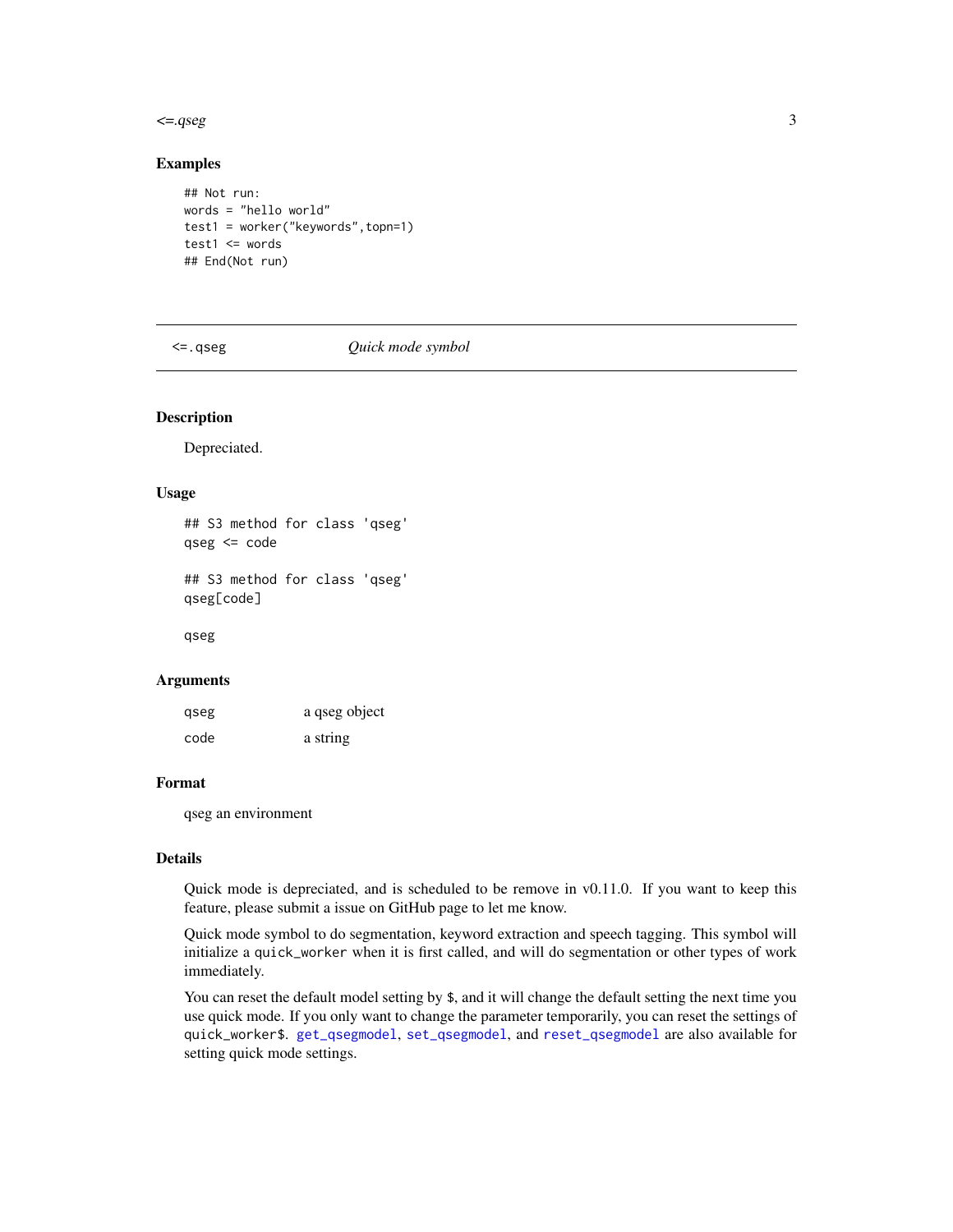<span id="page-3-0"></span>4 <=.segment

# Author(s)

Qin Wenfeng <<http://qinwenfeng.com>>

# See Also

[set\\_qsegmodel](#page-11-2) [worker](#page-21-1)

# Examples

```
## Not run:
qseg <= "This is test"
qseg <= "This is the second test"
## End(Not run)
## Not run:
qseg <= "This is test"
qseg$detect = T
qseg
get_qsegmodel()
## End(Not run)
```
<span id="page-3-1"></span><=.segment *Text segmentation symbol*

# Description

Text segmentation symbol to cut words.

#### Usage

```
## S3 method for class 'segment'
jiebar <= code
```
## S3 method for class 'segment' jiebar[code]

# Arguments

| jiebar | jiebaR Worker.                                 |
|--------|------------------------------------------------|
| code   | A Chinese sentence or the path of a text file. |

# Author(s)

Qin Wenfeng <<http://qinwenfeng.com>>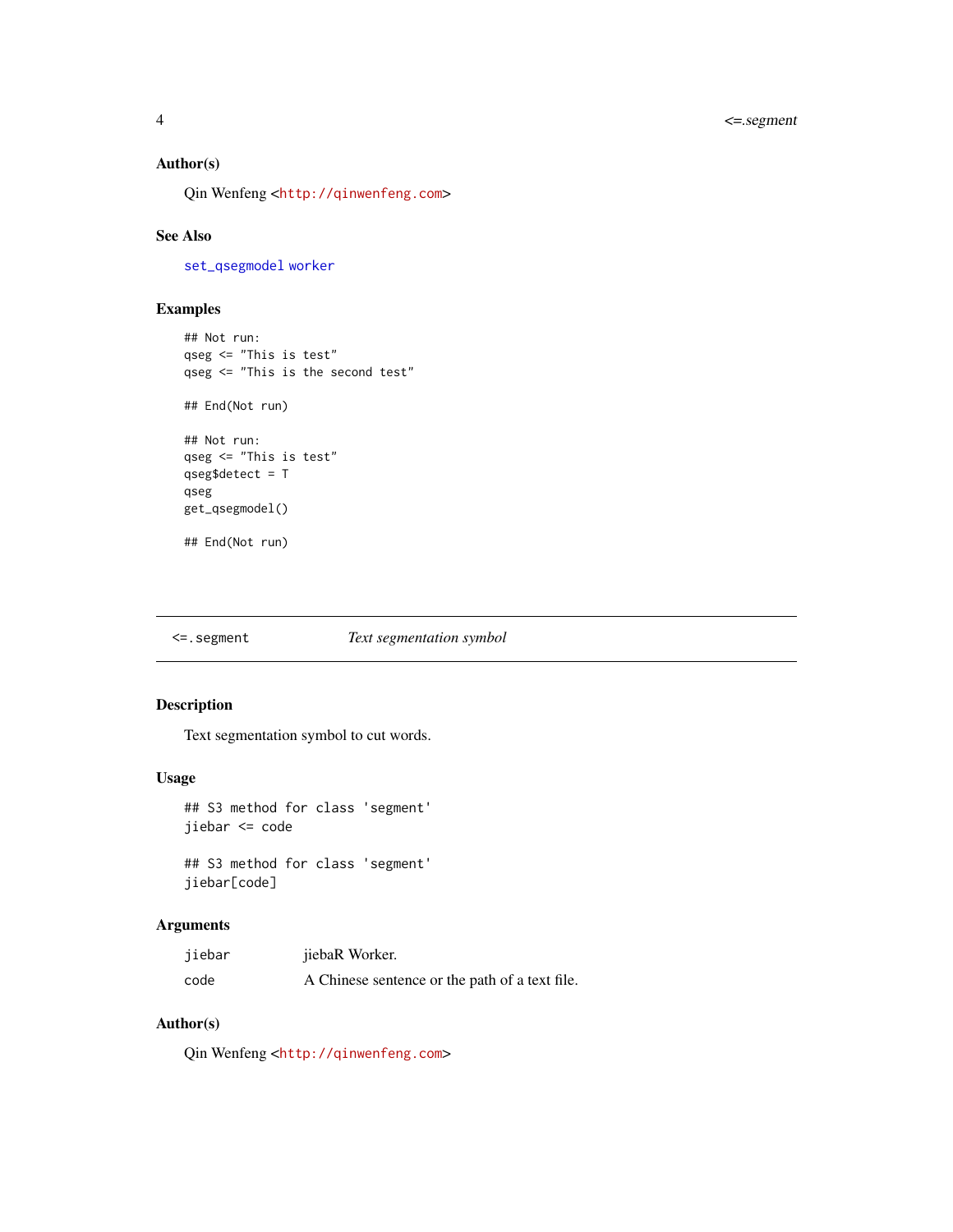#### <span id="page-4-0"></span> $\le$  =.simhash 5

# Examples

```
## Not run:
words = "hello world"
test1 = worker()test1 <= words
## End(Not run)
```
<span id="page-4-1"></span><=.simhash *Simhash symbol*

# Description

Simhash symbol to compute simhash.

# Usage

```
## S3 method for class 'simhash'
jiebar <= code
```
## S3 method for class 'simhash' jiebar[code]

# Arguments

| jiebar | jiebaR Worker.                                 |
|--------|------------------------------------------------|
| code   | A Chinese sentence or the path of a text file. |

# Author(s)

Qin Wenfeng <<http://qinwenfeng.com>>

#### Examples

```
## Not run:
words = "hello world"
test1 = worker("simhash",topn=1)
test1 <= words
## End(Not run)
```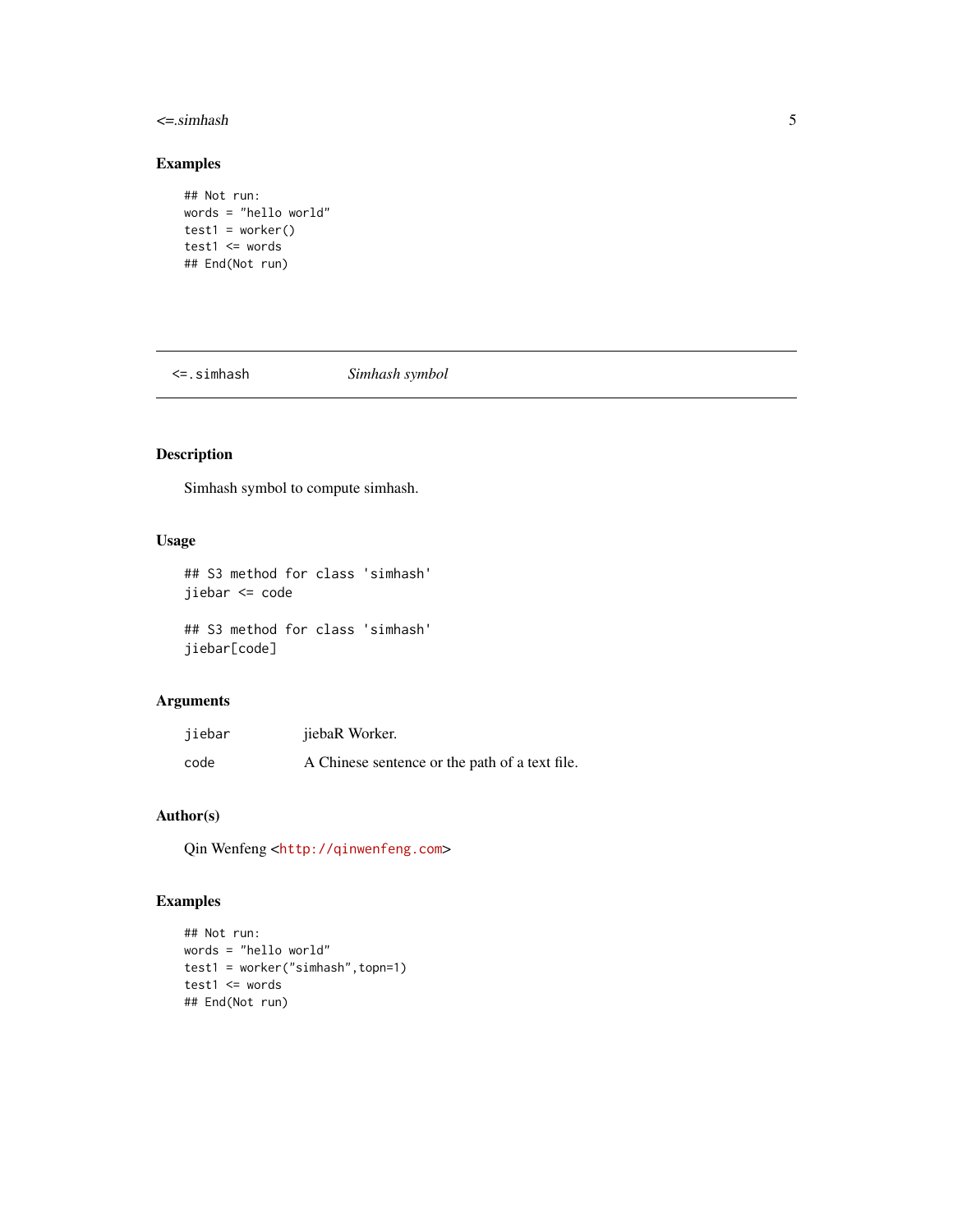<span id="page-5-1"></span><span id="page-5-0"></span>

# Description

Tagger symbol to tag words.

#### Usage

```
## S3 method for class 'tagger'
jiebar <= code
```
## S3 method for class 'tagger' jiebar[code]

#### Arguments

| jiebar | jiebaR Worker.                                 |
|--------|------------------------------------------------|
| code   | A Chinese sentence or the path of a text file. |

# Author(s)

Qin Wenfeng <<http://qinwenfeng.com>>

# Examples

```
## Not run:
words = "hello world"
test1 = worker("tag")
test1 <= words
## End(Not run)
```
apply\_list *Apply list input to a worker*

# Description

Apply list input to a worker

# Usage

```
apply_list(input, worker)
```
# Arguments

| input  | a list of characters |
|--------|----------------------|
| worker | a worker             |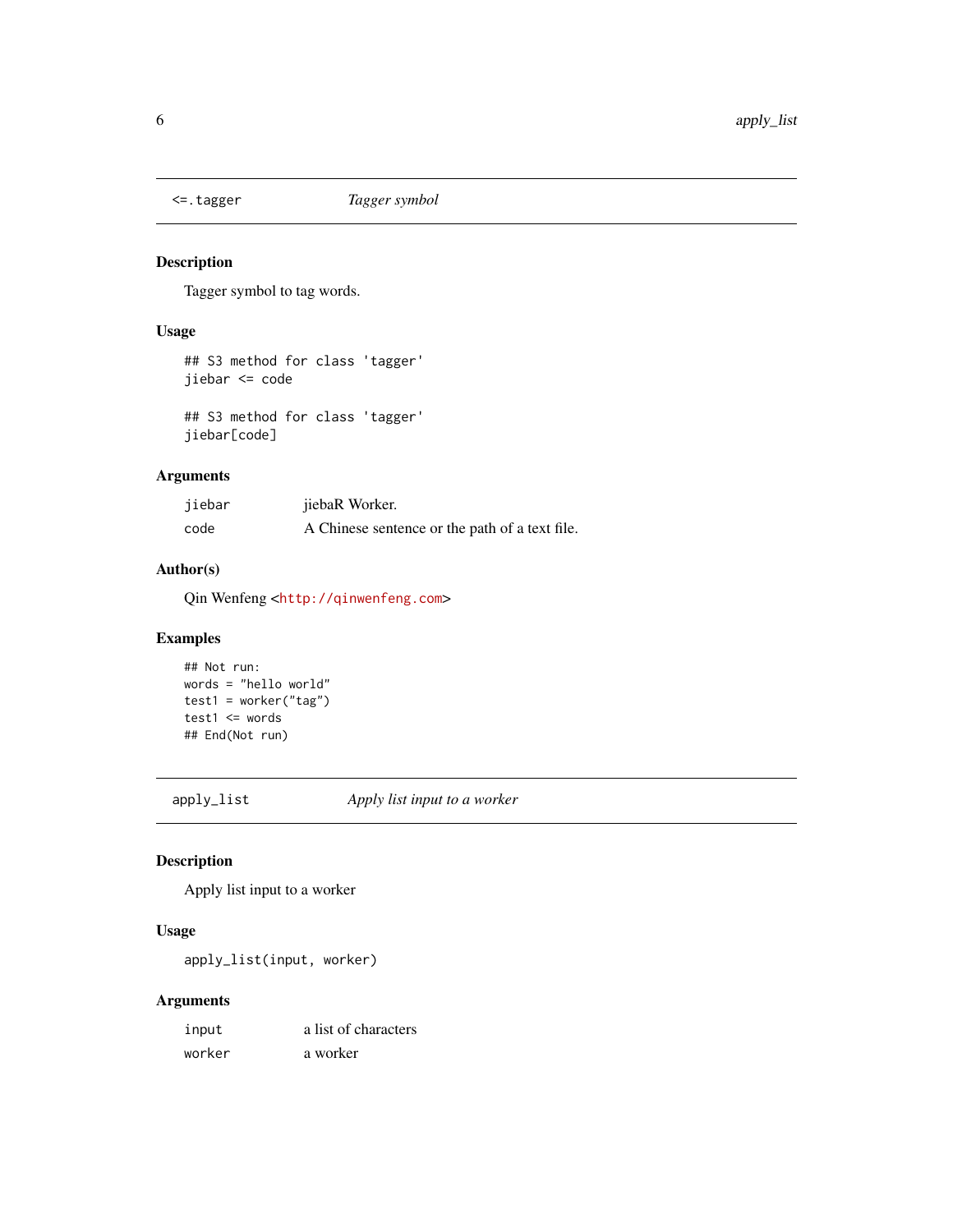#### <span id="page-6-0"></span>DICTPATH 7

# Examples

```
cutter = worker()
apply_list(list("this is test", "that is not test"), cutter)
apply_list(list("this is test", list("that is not test","ab c")), cutter)
```
#### DICTPATH *The path of dictionary*

#### Description

The path of dictionary, and it is used by segmentation and other function.

#### Usage

DICTPATH

HMMPATH

USERPATH

IDFPATH

STOPPATH

# Format

character

distance *Hamming distance of words*

# Description

This function uses Simhash worker to do keyword extraction and finds the keywords from two inputs, and then computes Hamming distance between them.

# Usage

```
distance(codel, coder, jiebar)
vector_distance(codel, coder, jiebar)
```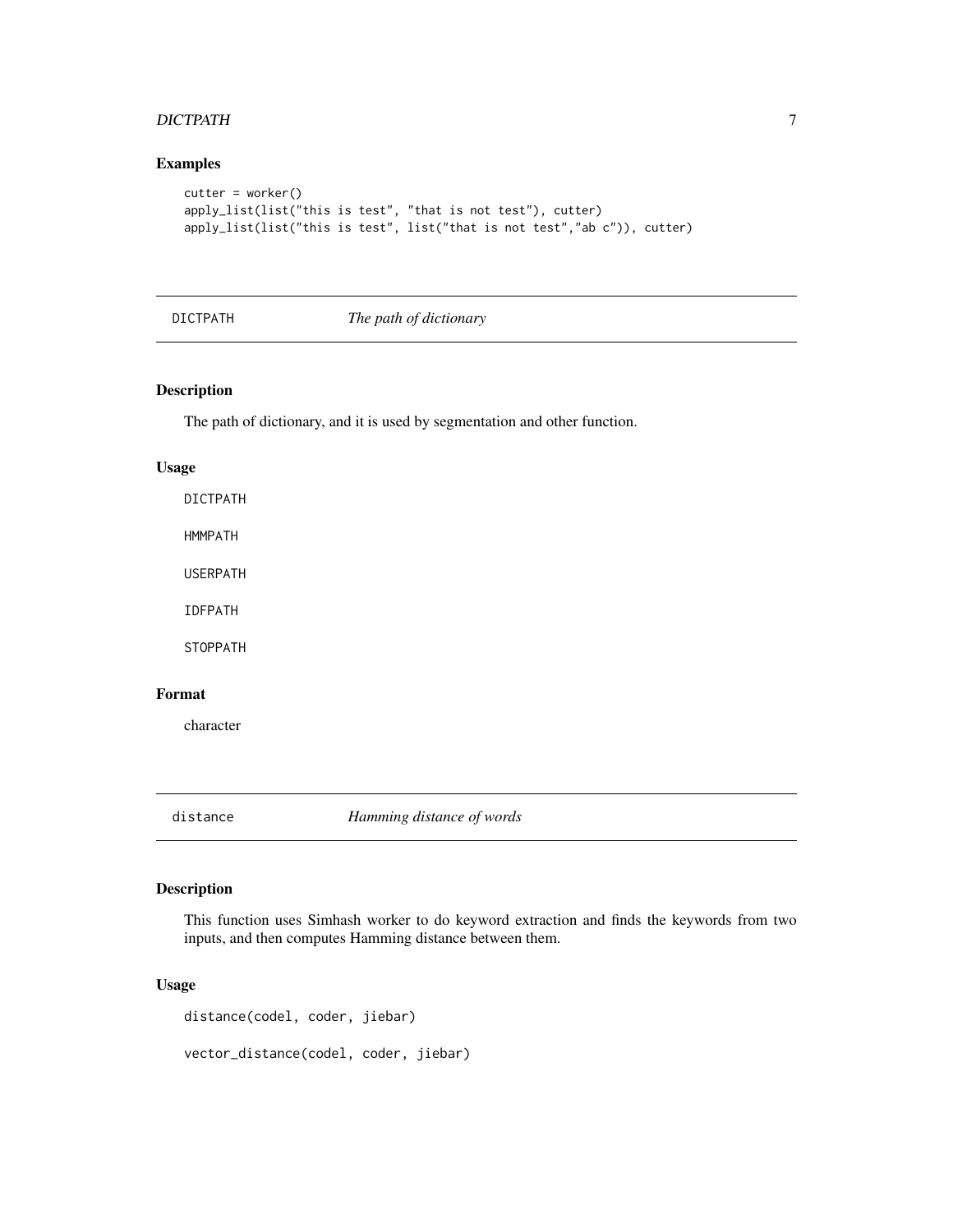# <span id="page-7-0"></span>Arguments

| codel  | For distance, a Chinese sentence or the path of a text file, For vector_distance,<br>a character vector of segmented words. |
|--------|-----------------------------------------------------------------------------------------------------------------------------|
| coder  | For distance, a Chinese sentence or the path of a text file, For vector_distance,<br>a character vector of segmented words. |
| jiebar | jiebaR worker                                                                                                               |

#### Author(s)

Qin Wenfeng

# References

[http://en.wikipedia.org/wiki/Hamming\\_distance](http://en.wikipedia.org/wiki/Hamming_distance)

#### See Also

[worker](#page-21-1)

# Examples

## Not run:

```
words = "hello world"
simhasher = worker("simhash", topn = 1)
simhasher <= words
distance("hello world" , "hello world!" , simhasher)
vector_distance(c("hello","world") , c("hello", "world","!") , simhasher)
```
## End(Not run)

edit\_dict *Edit default user dictionary*

# Description

Edit the default user dictionary.

# Usage

edit\_dict(name = "user")

# Arguments

name the name of dictionary including user, system, stop\_word.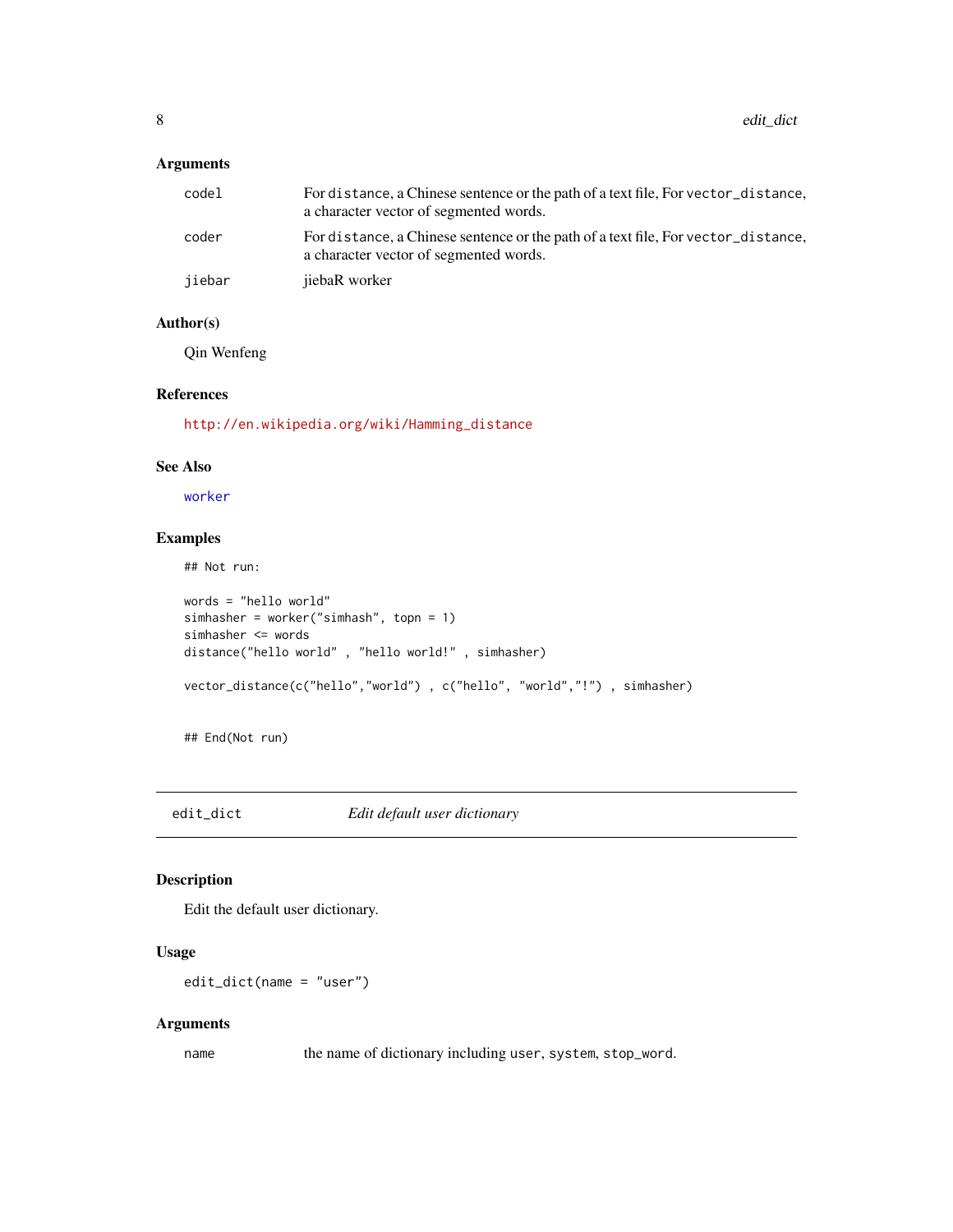# <span id="page-8-0"></span>file\_coding 9

# Details

There are three column in the system dictionary. Each column is seperated by space. The first column is the word, and the second column is the frequency of word. The third column is speech tag using labels compatible with ictclas.

There are two column in the user dictionary. The first column is the word, and the second column is speech tag using labels compatible with ictclas. Frequencies of words in the user dictionary is set by user\_weight in worker function. If you want to provide the frequency of a new word, you can put it in the system dictionary.

Only one column in the stop words dictionary, and it contains the stop words.

#### References

The ictclas speech tag : <http://t.cn/RAEj7e1>

file\_coding *Files encoding detection*

#### Description

This function detects the encoding of input files. You can also check encoding with checkenc package which is on GitHub.

#### Usage

file\_coding(file)

filecoding(file)

# Arguments

file A file path.

#### Details

This function will choose the most likely encoding, and it will be more stable for a large input text file.

# Value

The encoding of file

#### Author(s)

Wu Yongwei, Qin wenfeng

#### References

<https://github.com/adah1972/tellenc>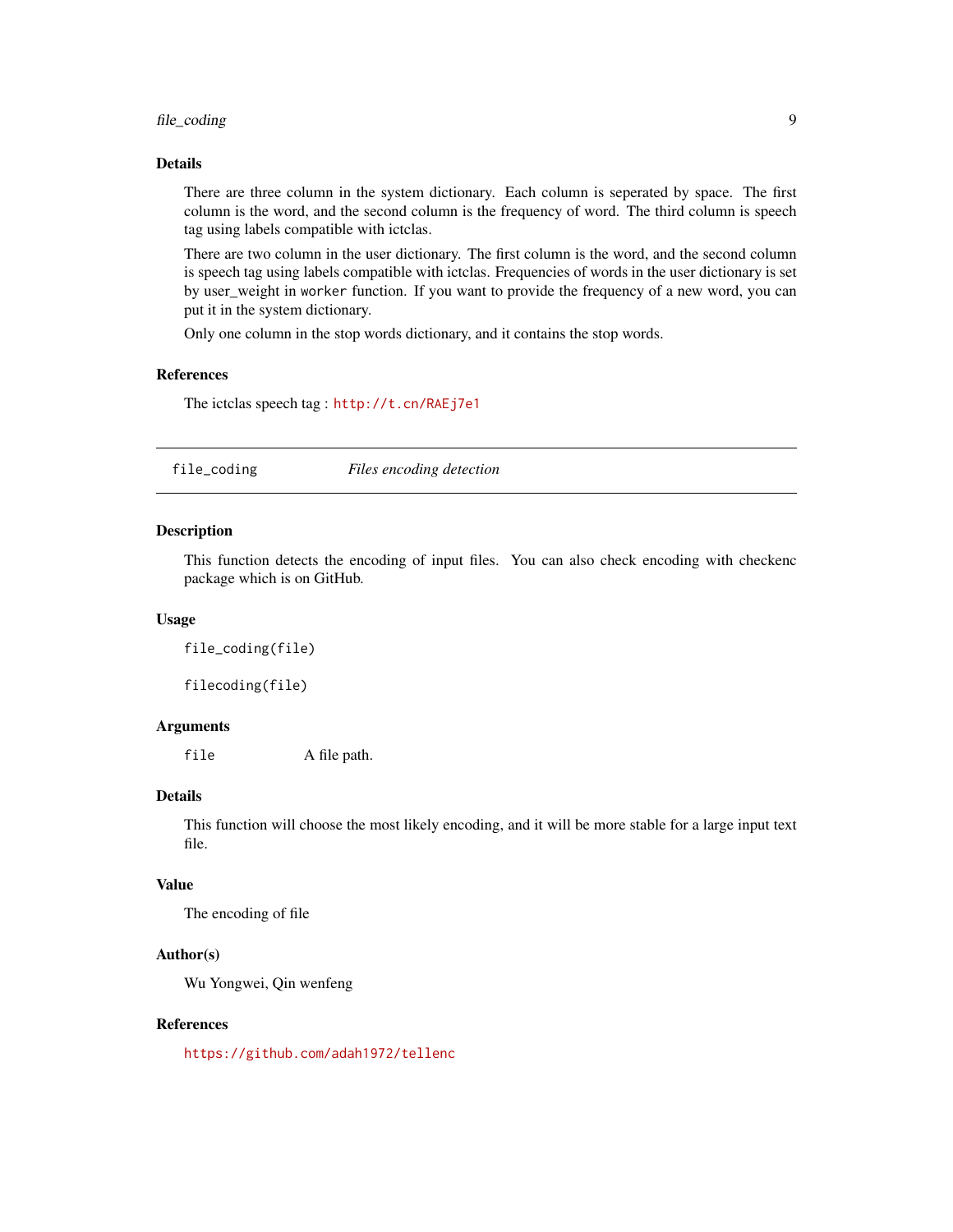# <span id="page-9-0"></span>See Also

<https://github.com/qinwf/checkenc>

filter\_segment *Filter segmentation result*

# Description

This function helps remove some words in the segmentation result.

#### Usage

```
filter_segment(input, filter_words, unit = 50)
```
#### Arguments

| input        | a string vector                                                                                                                                                                                                                                                          |
|--------------|--------------------------------------------------------------------------------------------------------------------------------------------------------------------------------------------------------------------------------------------------------------------------|
| filter_words | a string vector of words to be removed.                                                                                                                                                                                                                                  |
| unit         | the length of word unit to use in regular expression, and the default is 50. Long<br>list of a words forms a big regular expressions, it may or may not be accepted:<br>the POSIX standard only requires up to 256 bytes. So we use unit to split the<br>words in units. |

# Examples

filter\_segment(c("abc","def"," ","."), c("abc"))

freq *The frequency of words*

# Description

This function returns the frequency of words

#### Usage

freq(x)

# Arguments

x a vector of words

# Value

The frequency of words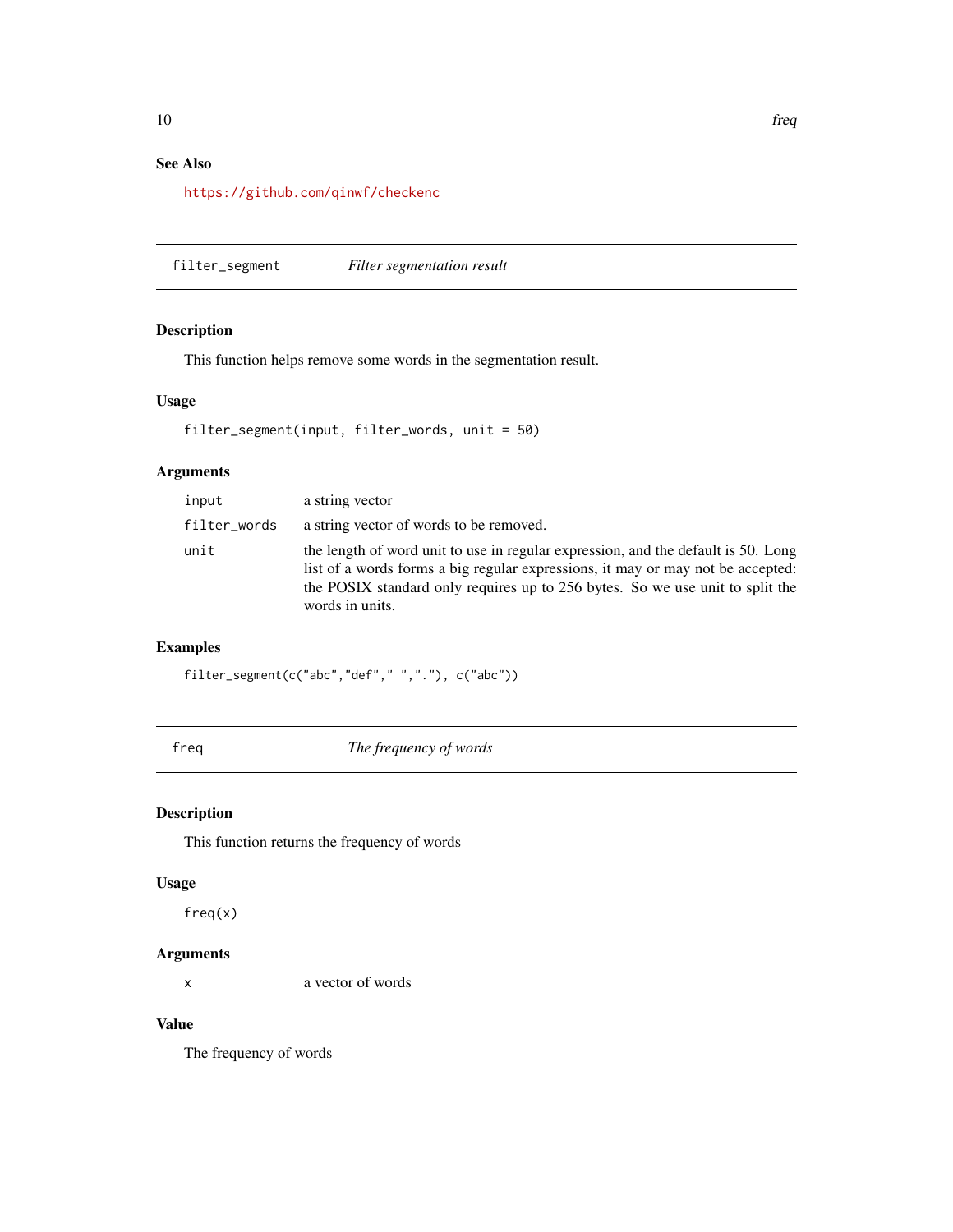#### <span id="page-10-0"></span>get\_idf 11

# Author(s)

Qin wenfeng

# Examples

freq(c("a","a","c"))

get\_idf *generate IDF dict*

# Description

Generate IDF dict from a list of documents.

### Usage

get\_idf(x, stop\_word = STOPPATH, path = NULL)

# Arguments

| x         | a list of character |
|-----------|---------------------|
| stop_word | stopword path       |
| path      | output path         |

# Details

Input list contains multiple character vectors with words, and each vector represents a document.

Stop words will be removed from the result.

If path is not NULL, it will write the result to the path.

#### Value

a data.frame or a file

# See Also

https://en.wikipedia.org/wiki/Tf-idf#Inverse\_document\_frequency\_2

# Examples

get\_idf(list(c("abc","def"),c("abc"," ")))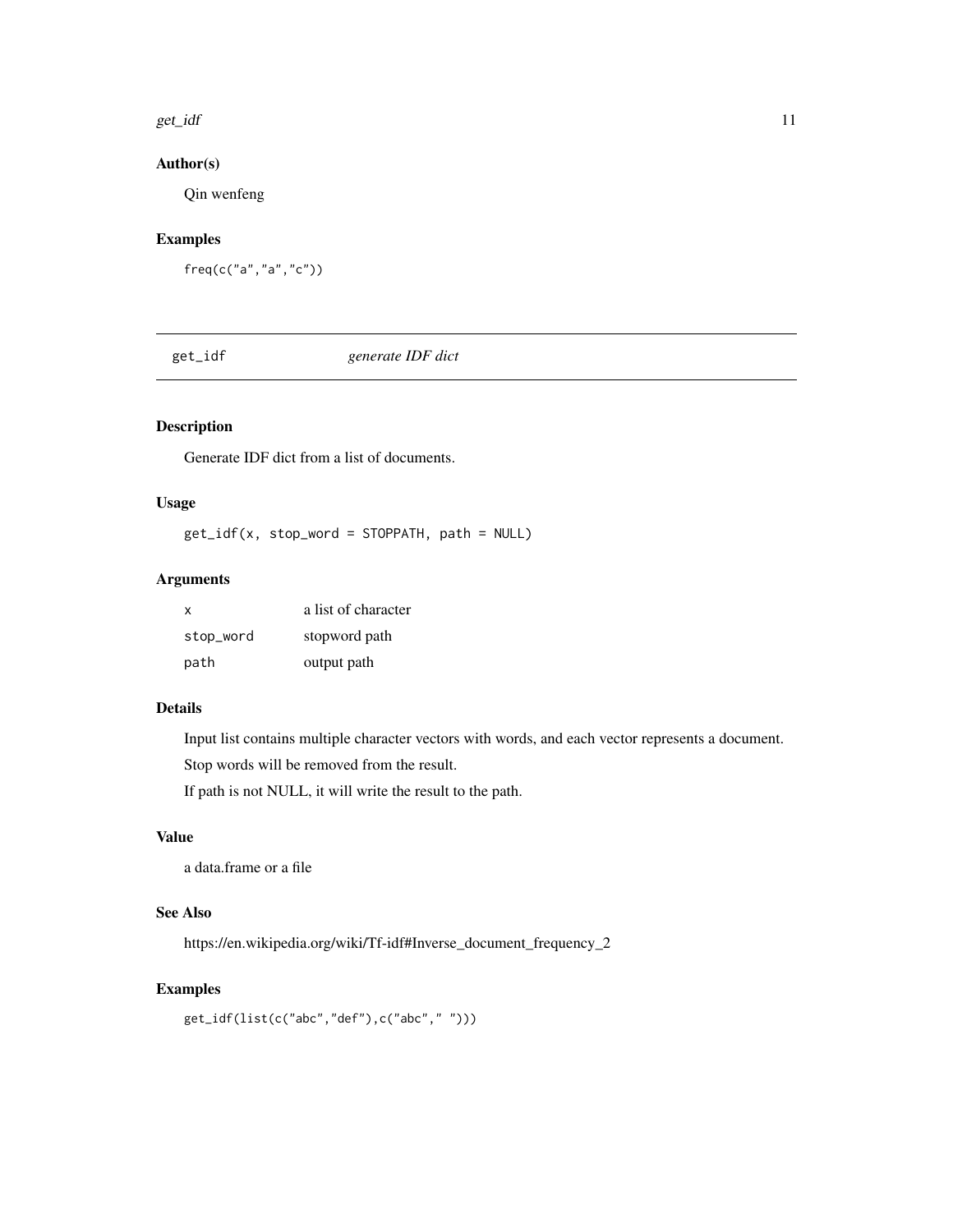<span id="page-11-1"></span><span id="page-11-0"></span>

# <span id="page-11-2"></span>Description

Depreciated.

#### Usage

```
get_qsegmodel()
```
set\_qsegmodel(qsegmodel)

reset\_qsegmodel()

#### Arguments

qsegmodel a list which has the same structure as the return value of get\_qsegmodel

#### Details

These function can get and modify quick mode model. get\_qsegmodel returns the default model parameters. set\_qsegmodel can modify quick mode model using a list, which has the same structure as the return value of get\_qsegmodel. reset\_qsegmodel can reset the default model to origin jiebaR default model.

#### Author(s)

Qin Wenfeng <<http://qinwenfeng.com>>

#### See Also

[qseg](#page-2-1) [worker](#page-21-1)

# Examples

```
## Not run:
qseg <= "This is test"
qseg <= "This is the second test"
## End(Not run)
## Not run:
qseg <= "This is test"
qseg$detect = T
qseg
get_qsegmodel()
model = get\_qsegment()model$detect = F
```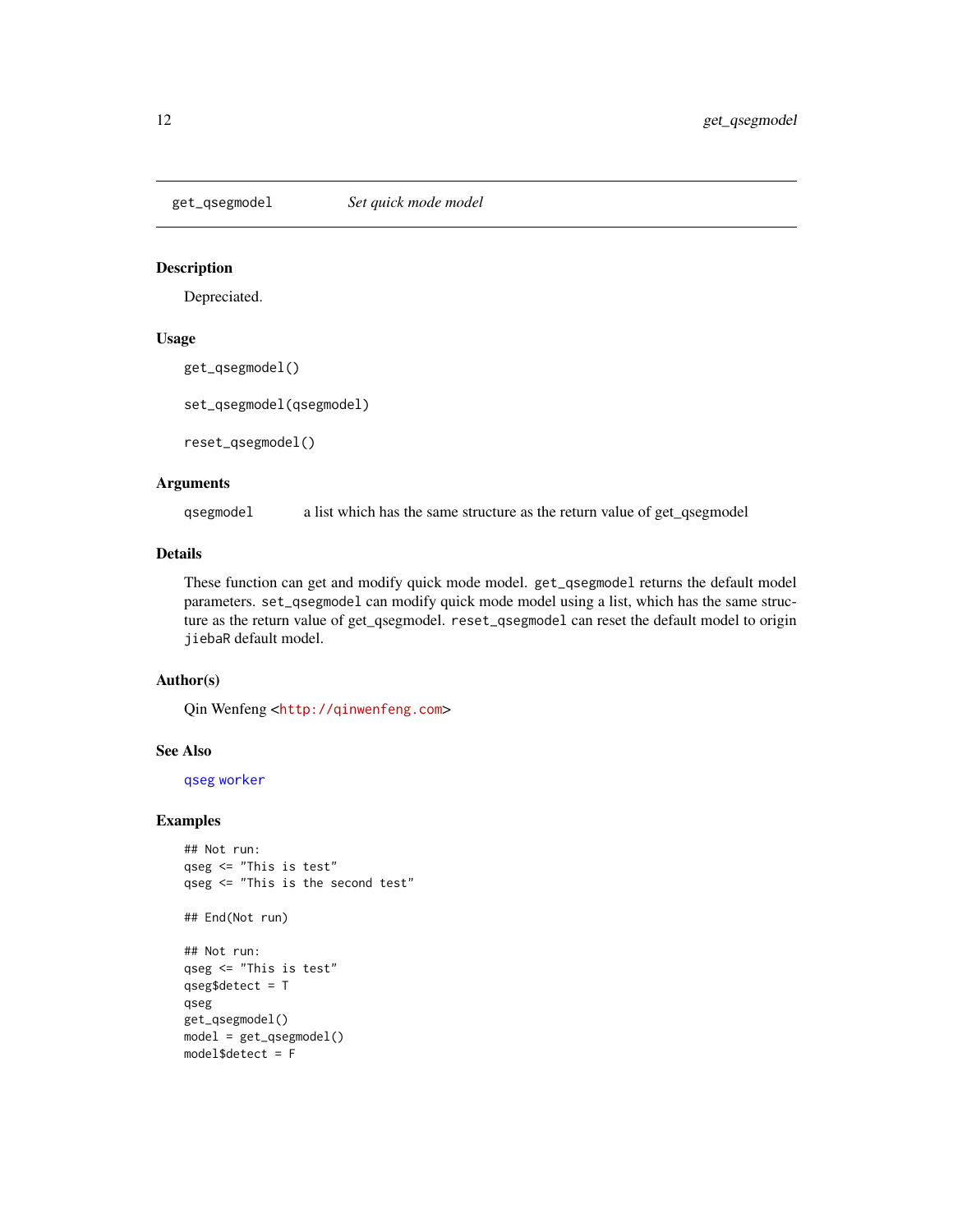#### <span id="page-12-0"></span>get\_tuple 13

```
set_qsegmodel(model)
reset_qsegmodel()
## End(Not run)
```
get\_tuple *get tuple from the segmentation result*

#### Description

get tuple from the segmentation result

#### Usage

 $get\_tuple(x, size = 2, dataframe = T)$ 

#### Arguments

| x         | a character vector or list |
|-----------|----------------------------|
| size      | a integer $>= 2$           |
| dataframe | return data frame          |

#### Examples

get\_tuple(c("sd","sd","sd","rd"),2)

jiebaR *A package for Chinese text segmentation*

#### Description

This is a package for Chinese text segmentation, keyword extraction and speech tagging with Rcpp and cppjieba.

# Details

You can use custom dictionary. JiebaR can also identify new words, but adding new words will ensure higher accuracy.

# Author(s)

Qin Wenfeng <<http://qinwenfeng.com>>

# References

CppJieba <https://github.com/aszxqw/cppjieba>;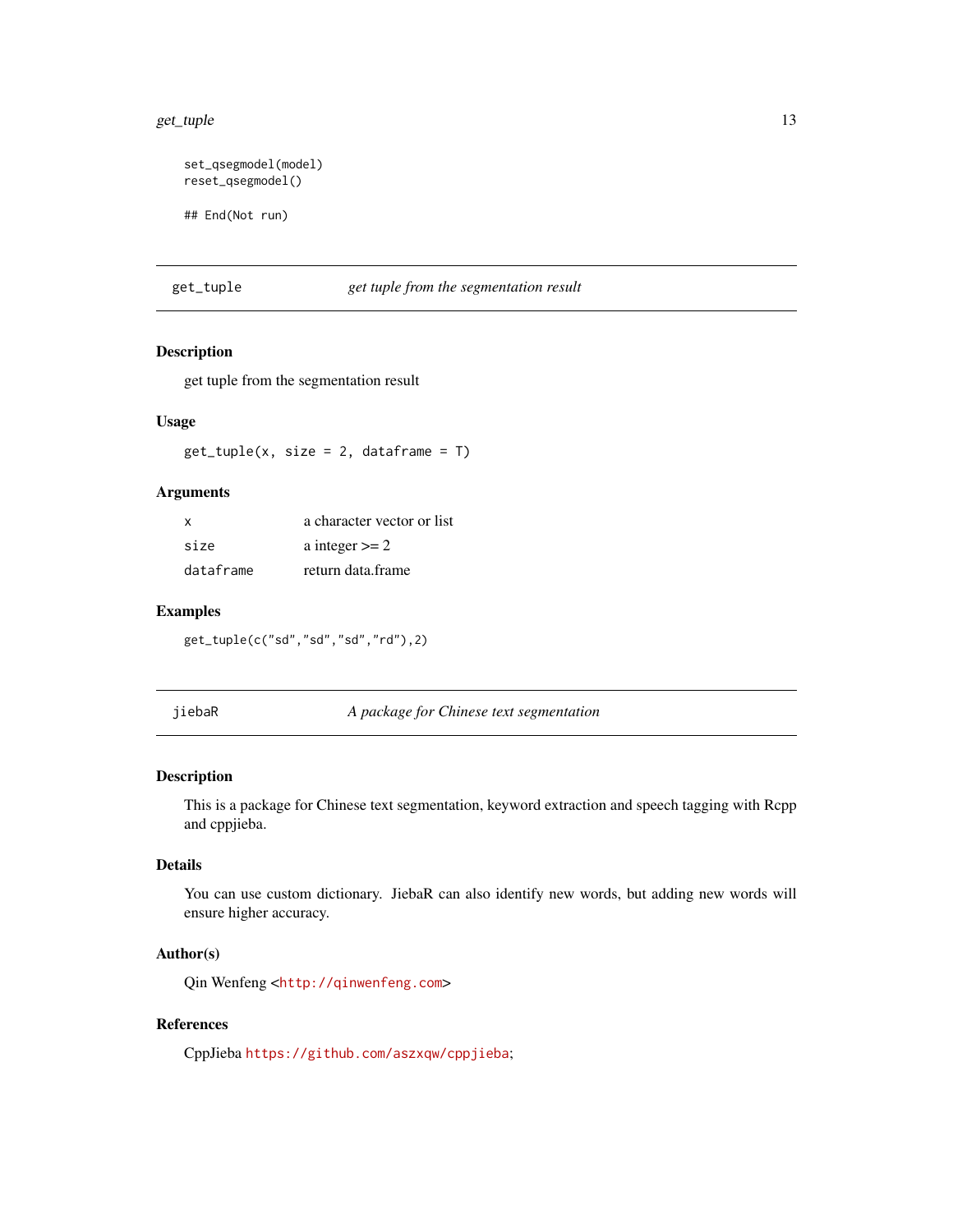#### 14 keywords

# See Also

JiebaR <https://github.com/qinwf/jiebaR>;

# Examples

```
### Note: Can not display Chinese characters here.
## Not run:
words = "hello world"
engine1 = worker()
segment(words, engine1)
# "./temp.txt" is a file path
segment("./temp.txt", engine1)
engine2 = worker("hmm")
segment("./temp.txt", engine2)
engine2$write = T
segment("./temp.txt", engine2)
engine3 = worker(type = "mix", dict = "dict_path",symbol = T)
segment("./temp.txt", engine3)
## End(Not run)
## Not run:
### Keyword Extraction
engine = worker("keywords", topn = 1)
keywords(words, engine)
### Speech Tagging
tagger = worker("tag")
tagging(words, tagger)
### Simhash
simhasher = worker("simhash", topn = 1)
simhash(words, simhasher)
distance("hello world" , "hello world!" , simhasher)
show_dictpath()
## End(Not run)
```
keywords *Keyword extraction*

<span id="page-13-0"></span>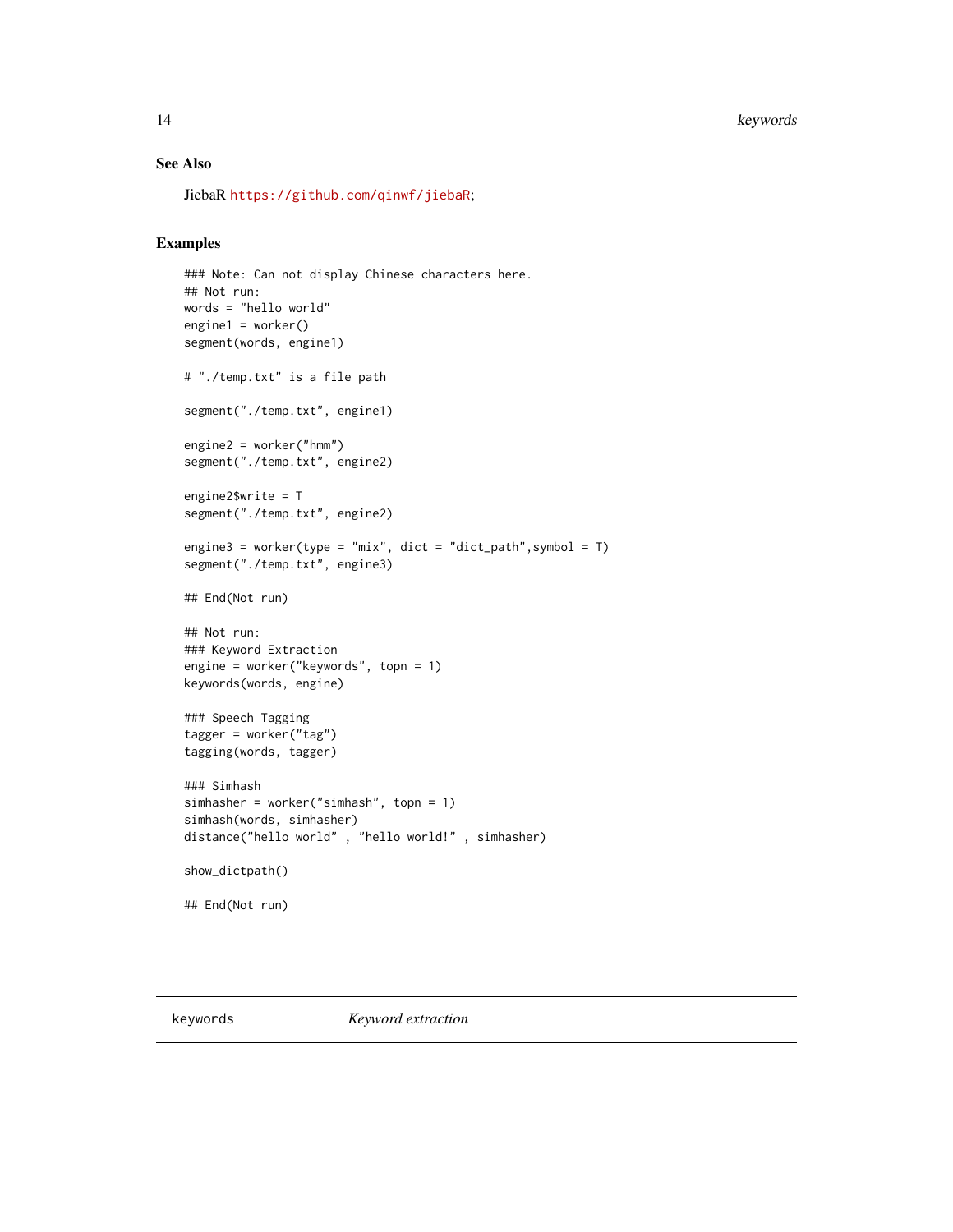#### <span id="page-14-0"></span>keywords and the set of the set of the set of the set of the set of the set of the set of the set of the set of the set of the set of the set of the set of the set of the set of the set of the set of the set of the set of

# Description

Keyword Extraction worker uses MixSegment model to cut word and uses TF-IDF algorithm to find the keywords. dict , hmm, idf, stop\_word and topn should be provided when initializing jiebaR worker.

#### Usage

```
keywords(code, jiebar)
```

```
vector_keywords(code, jiebar)
```
# Arguments

| code   | For keywords, a Chinese sentence or the path of a text file. For vector_keywords, |
|--------|-----------------------------------------------------------------------------------|
|        | a character vector of segmented words.                                            |
| iiebar | jiebaR Worker.                                                                    |

# Details

There is a symbol <= for this function.

#### Value

a vector of keywords with weight.

#### Author(s)

Qin Wenfeng

# References

<http://en.wikipedia.org/wiki/Tf-idf>

# See Also

[<=.keywords](#page-1-1) [worker](#page-21-1)

# Examples

```
## Not run:
### Keyword Extraction
keys = worker("keywords", topn = 1)
keys <= "words of fun"
## End(Not run)
```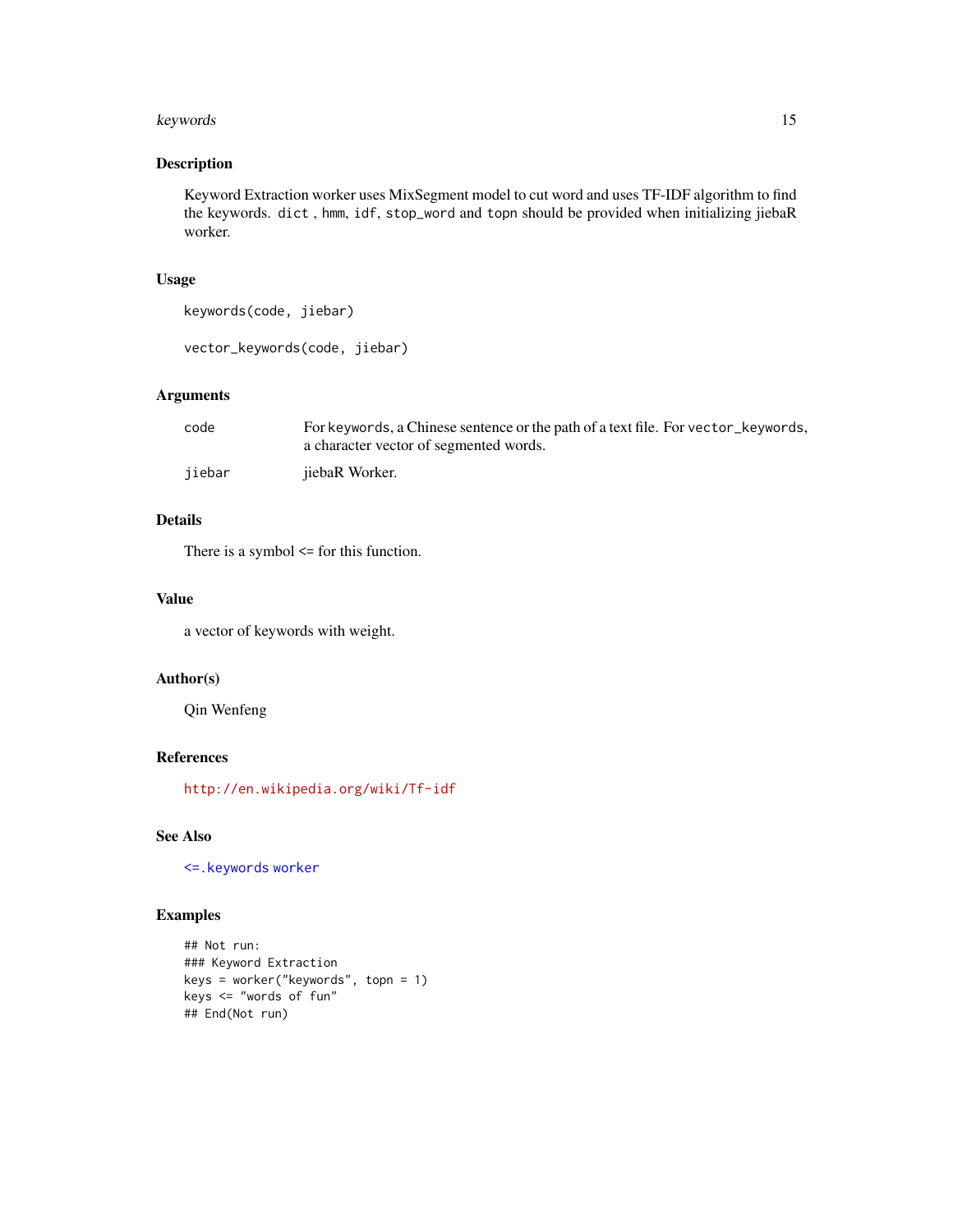<span id="page-15-0"></span>new\_user\_word *Add user word*

#### Description

Add user word

# Usage

```
new_user_word(worker, words, tags = rep("n", length(words)))
```
# Arguments

| worker | a jieba worker                  |
|--------|---------------------------------|
| words  | the new words                   |
| tags   | the new words tags, default "n" |

# Examples

```
cc = worker()
new_user_word(cc, "test")
new_user_word(cc, "do", "v")
```
print.inv *Print worker settings*

# Description

These functoins print the worker settings.

#### Usage

```
## S3 method for class 'inv'
print(x, \ldots)## S3 method for class 'jieba'
print(x, \ldots)## S3 method for class 'simhash'
print(x, \ldots)## S3 method for class 'keywords'
print(x, \ldots)## S3 method for class 'qseg'
print(x, \ldots)
```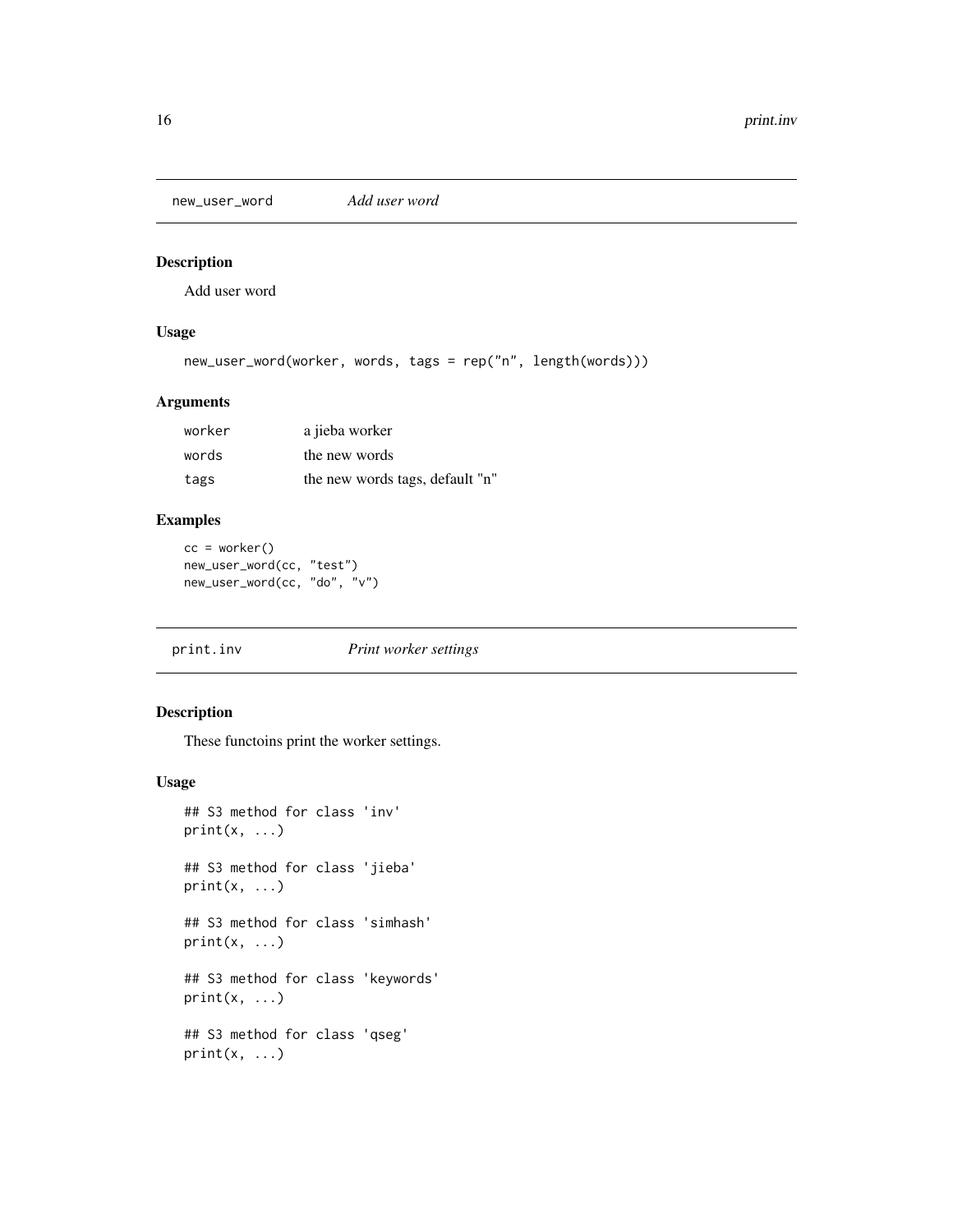#### <span id="page-16-0"></span>segment and the segment of  $\sim$  17

#### Arguments

| x        | The jiebaR Worker. |
|----------|--------------------|
| $\cdots$ | Other arguments.   |

#### Author(s)

Qin Wenfeng

segment *Chinese text segmentation function*

#### **Description**

The function uses initialized engines for words segmentation. You can initialize multiple engines simultaneously using worker(). Public settings of workers can be got and modified using \$, such as WorkerName\$symbol =  $T$ . Some private settings are fixed when engine is initialized, and you can get then by WorkerName\$PrivateVarible.

#### Usage

segment(code, jiebar, mod = NULL)

# Arguments

| code   | A Chinese sentence or the path of a text file.                                 |
|--------|--------------------------------------------------------------------------------|
| iiebar | jiebaR Worker.                                                                 |
| mod    | change default result type, value can be "mix", "hmm", "query", "full" or "mp" |

# Details

There are four kinds of models:

Maximum probability segmentation model uses Trie tree to construct a directed acyclic graph and uses dynamic programming algorithm. It is the core segmentation algorithm. dict and user should be provided when initializing jiebaR worker.

Hidden Markov Model uses HMM model to determine status set and observed set of words. The default HMM model is based on People's Daily language library. hmm should be provided when initializing jiebaR worker.

MixSegment model uses both Maximum probability segmentation model and Hidden Markov Model to construct segmentation. dict, hmm and user should be provided when initializing jiebaR worker.

QuerySegment model uses MixSegment to construct segmentation and then enumerates all the possible long words in the dictionary. dict, hmm and qmax should be provided when initializing jiebaR worker.

There is a symbol <= for this function.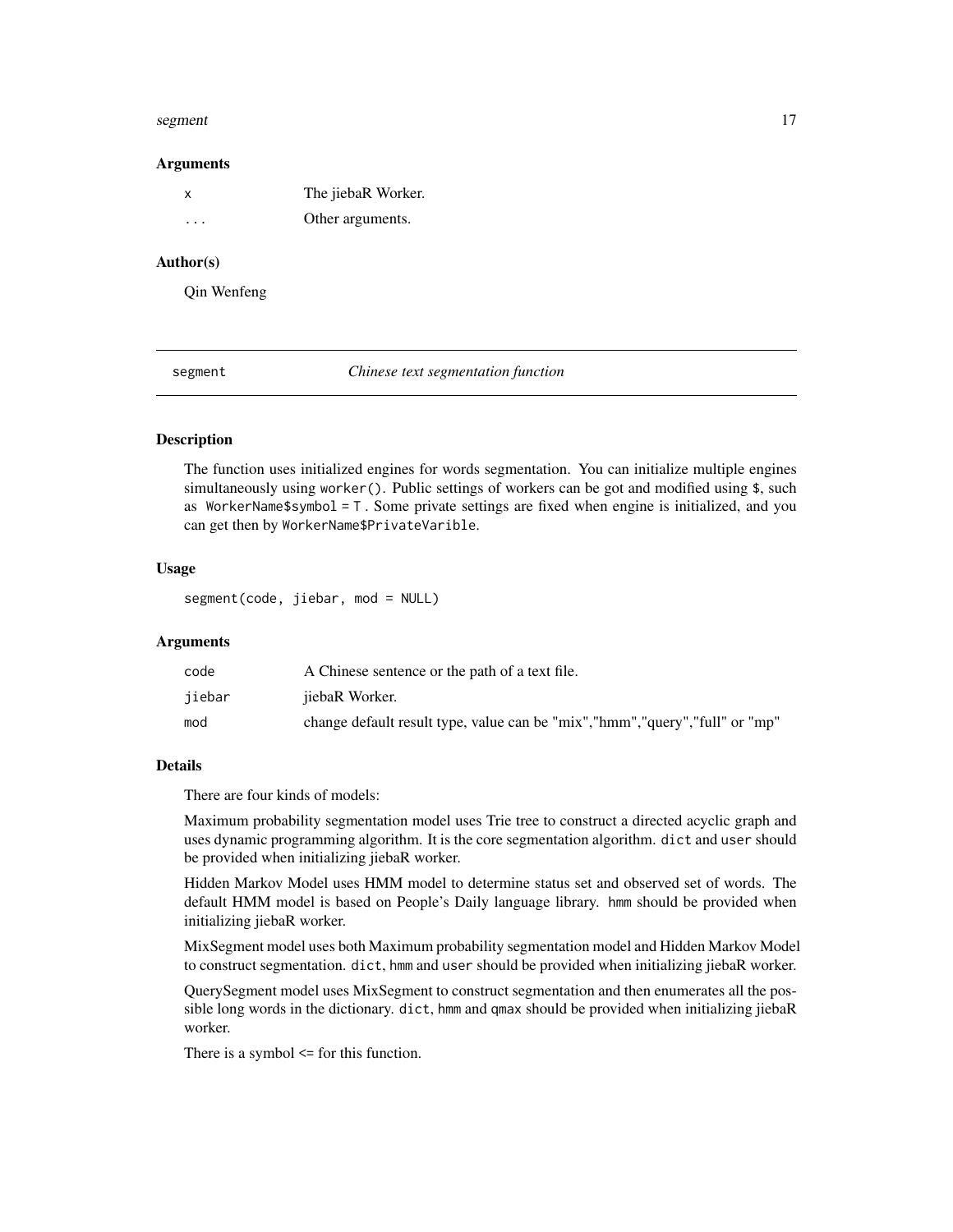<span id="page-17-0"></span>18 simhash

#### See Also

[<=.segment](#page-3-1) [worker](#page-21-1)

show\_dictpath *Show default path of dictionaries*

# Description

Show the default dictionaries' path. HMMPATH, DICTPATH , IDFPATH, STOPPATH and USERPATH can be changed in default environment.

#### Usage

show\_dictpath()

# Author(s)

Qin Wenfeng

simhash *Simhash computation*

#### Description

Simhash worker uses the keyword extraction worker to find the keywords and uses simhash algorithm to compute simhash. dict hmm, idf and stop\_word should be provided when initializing jiebaR worker.

#### Usage

```
simhash(code, jiebar)
```

```
vector_simhash(code, jiebar)
```
# Arguments

| code   | For simhash, a Chinese sentence or the path of a text file. For vector_simhash, |
|--------|---------------------------------------------------------------------------------|
|        | a character vector of segmented words.                                          |
| iiebar | jiebaR Worker.                                                                  |

# Details

There is a symbol <= for this function.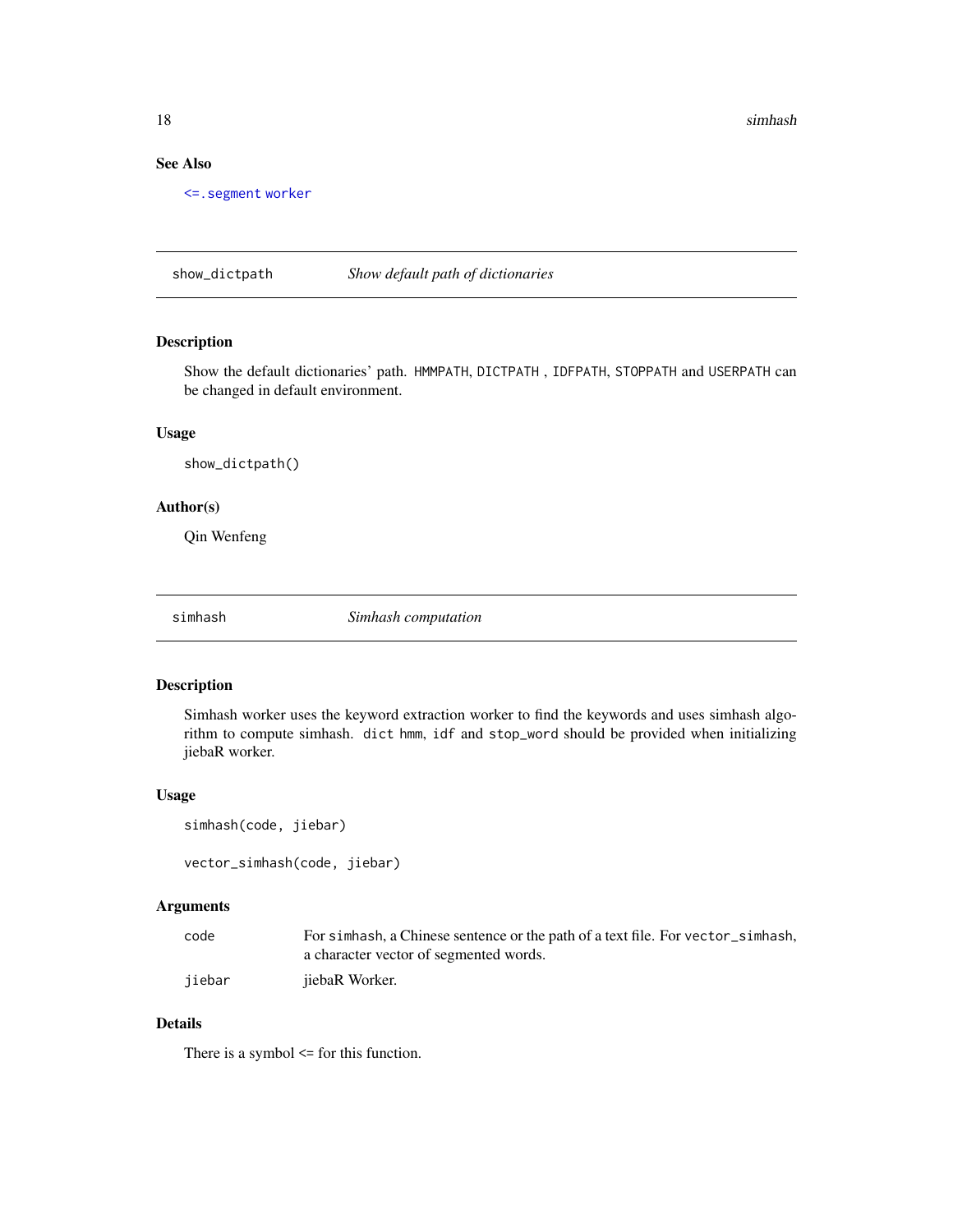# <span id="page-18-0"></span>simhash\_dist 19

# Author(s)

Qin Wenfeng

# References

MS Charikar - Similarity Estimation Techniques from Rounding Algorithms

# See Also

[<=.simhash](#page-4-1) [worker](#page-21-1)

# Examples

```
## Not run:
### Simhash
words = "hello world"
simhasher = worker("simhash",topn=1)
simhasher <= words
distance("hello world" , "hello world!" , simhasher)
## End(Not run)
```
simhash\_dist *Compute Hamming distance of Simhash value*

# Description

Compute Hamming distance of Simhash value

#### Usage

```
simhash_dist(x, y)
```
simhash\_dist\_mat(x, y)

# Arguments

| a character vector of simhash value |  |
|-------------------------------------|--|
| a character vector of simhash value |  |

#### Value

a character vector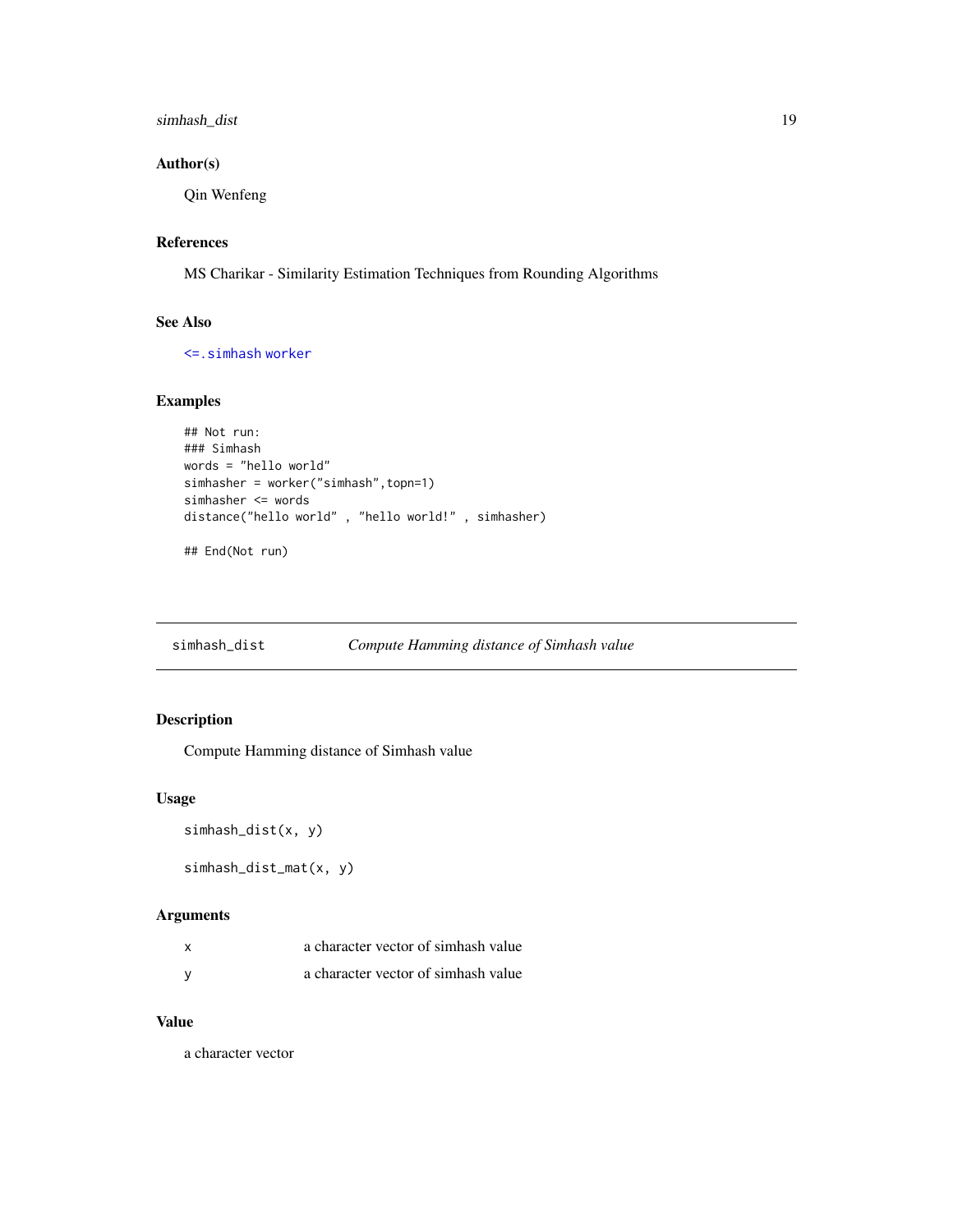<span id="page-19-0"></span>20 tagging the state of the state of the state of the state of the state of the state of the state of the state of the state of the state of the state of the state of the state of the state of the state of the state of the

# Examples

```
simhash_dist("1","1")
simhash_dist("1","2")
tobin("1")
tobin("2")
simhash_dist_mat(c("1","12","123"),c("2","1"))
```
tagging *Speech Tagging*

# Description

The function uses Speech Tagging worker to cut word and tags each word after segmentation using labels compatible with ictclas. dict hmm and user should be provided when initializing jiebaR worker.

#### Usage

tagging(code, jiebar)

# Arguments

| code   | a Chinese sentence or the path of a text file |
|--------|-----------------------------------------------|
| jiebar | jiebaR Worker                                 |

# Details

There is a symbol <= for this function.

# Author(s)

Qin Wenfeng

# References

The ictclas speech tag : <http://t.cn/RAEj7e1>

# See Also

[<=.tagger](#page-5-1) [worker](#page-21-1)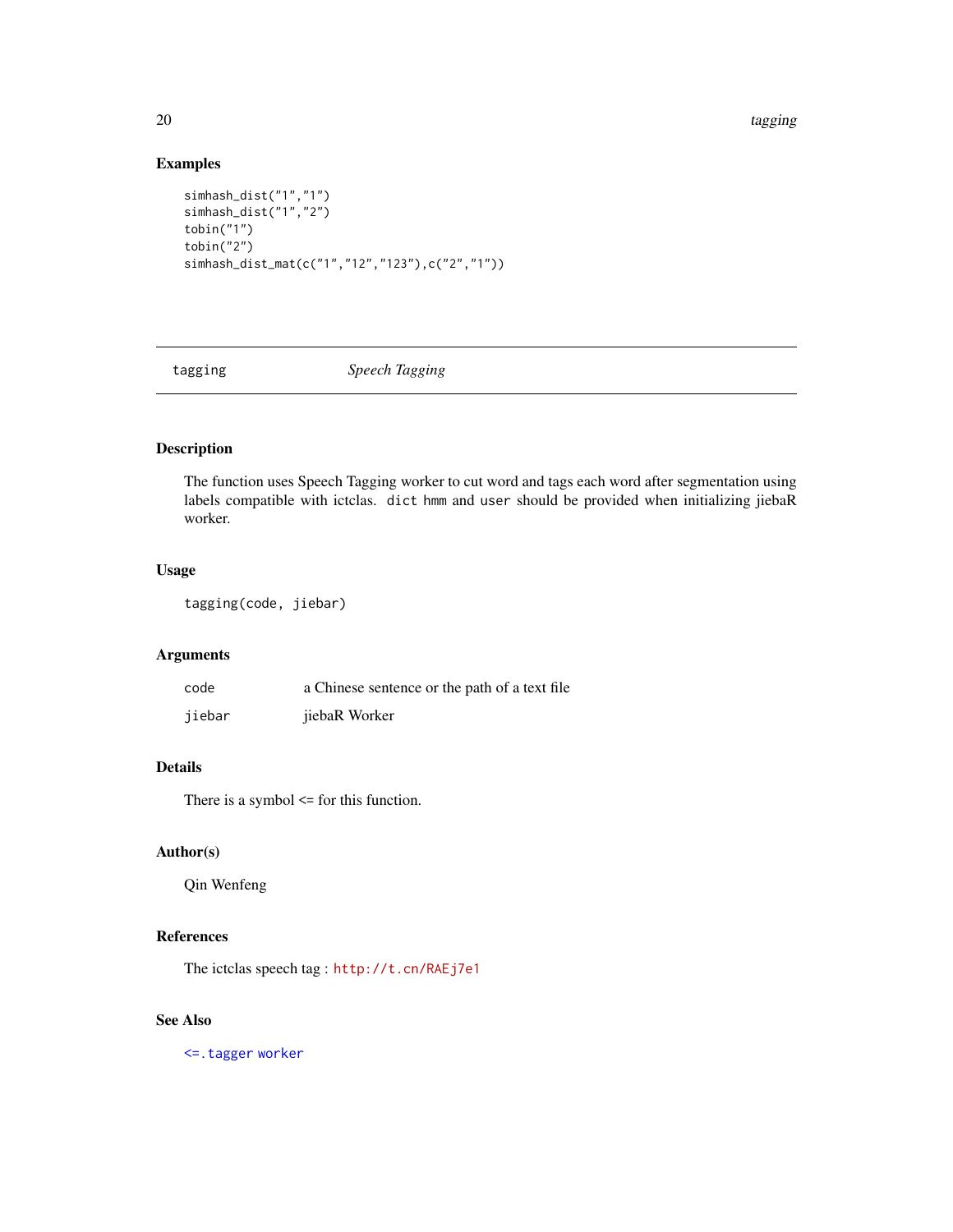#### <span id="page-20-0"></span>tobin 21

# Examples

```
## Not run:
words = "hello world"
### Speech Tagging
tagger = worker("tag")
tagger <= words
## End(Not run)
```
# tobin *simhash value to binary*

# Description

simhash value to binary

# Usage

tobin(x)

# Arguments

x simhash value

vector\_tag *Tag the a character vector*

# Description

Tag the a character vector

# Usage

vector\_tag(string, jiebar)

# Arguments

| string | a character vector of segmented words. |
|--------|----------------------------------------|
| jiebar | jiebaR Worker.                         |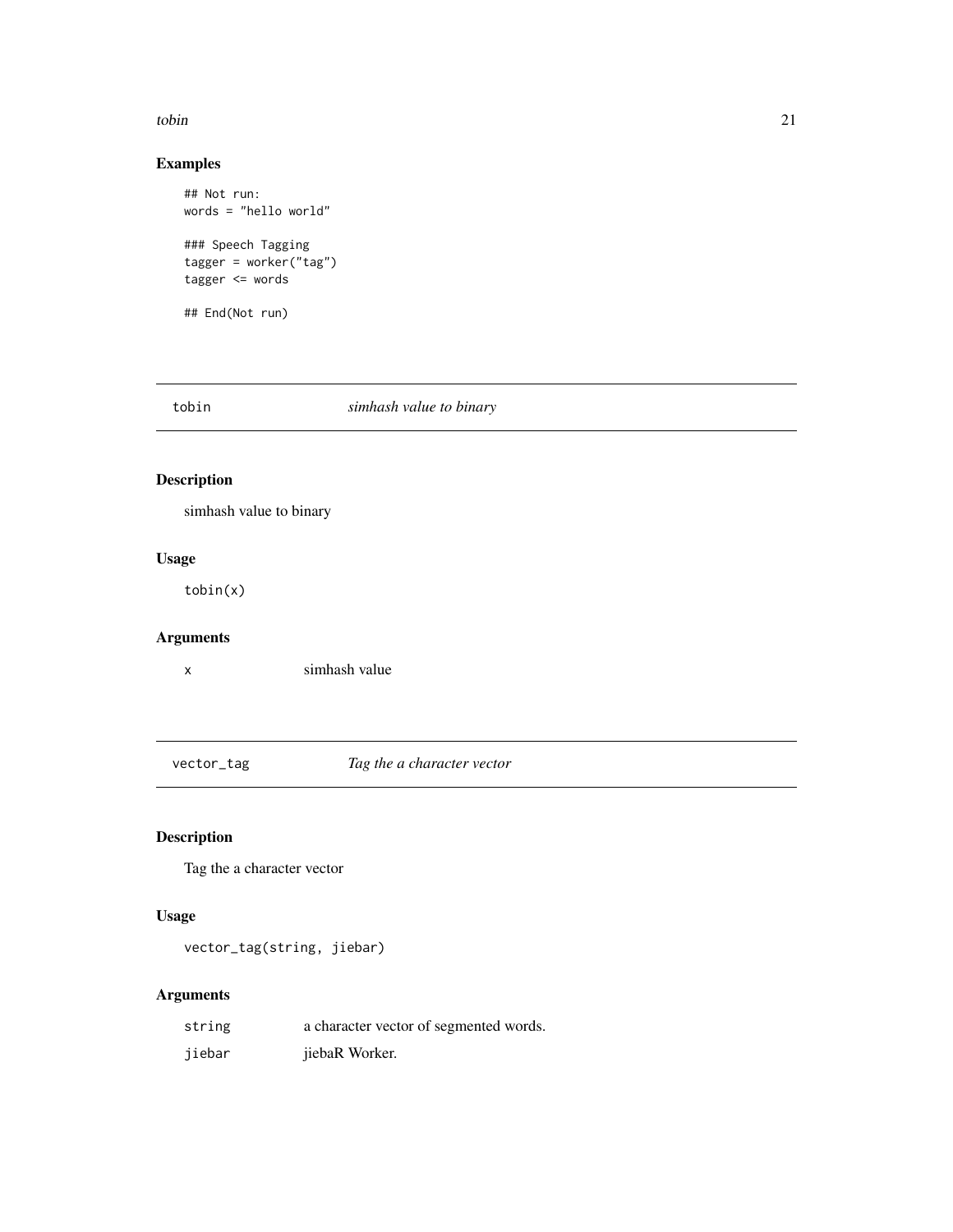22 worker

# Examples

```
## Not run:
cc = worker()(res = cc["this is test"])
vector_tag(res, cc)
## End(Not run)
```
<span id="page-21-1"></span>

worker *Initialize jiebaR worker*

# Description

This function can initialize jiebaR workers. You can initialize different kinds of workers including mix, mp, hmm, query, full, tag, simhash, and keywords. see Detail for more information.

# Usage

```
worker(type = "mix", dict = DICTPATH, hmm = HMMPATH,
 user = USERPATH, idf = IDFPATH, stop_word = STOPPATH, write = T,
  qmax = 20, topn = 5, encoding = "UTF-8", detect = T,
  symbol = F, lines = 1e+05, output = NULL, bylines = F,
 user\_weight = "max")
```
# Arguments

| type      | The type of jiebaR workers including mix, mp, hmm, full, query, tag, simhash,<br>and keywords.                                                                                                                                                                                                                                         |
|-----------|----------------------------------------------------------------------------------------------------------------------------------------------------------------------------------------------------------------------------------------------------------------------------------------------------------------------------------------|
| dict      | A path to main dictionary, default value is DICTPATH, and the value is used for<br>mix, mp, query, full, tag, simhash and keywords workers.                                                                                                                                                                                            |
| hmm       | A path to Hidden Markov Model, default value is HMMPATH, full, and the value<br>is used for mix, hmm, query, tag, simhash and keywords workers.                                                                                                                                                                                        |
| user      | A path to user dictionary, default value is USERPATH, and the value is used for<br>mix, full, tag and mp workers.                                                                                                                                                                                                                      |
| idf       | A path to inverse document frequency, default value is IDFPATH, and the value<br>is used for simhash and keywords workers.                                                                                                                                                                                                             |
| stop_word | A path to stop word dictionary, default value is STOPPATH, and the value is used<br>for simhash, keywords, tagger and segment workers. Encoding of this file<br>is checked by file_coding, and it should be UTF-8 encoding. For segment<br>workers, the default STOPPATH will not be used, so you should provide another<br>file path. |
| write     | Whether to write the output to a file, or return a the result in a object. This value<br>will only be used when the input is a file path. The default value is TRUE. The<br>value is used for segment and speech tagging workers.                                                                                                      |

<span id="page-21-0"></span>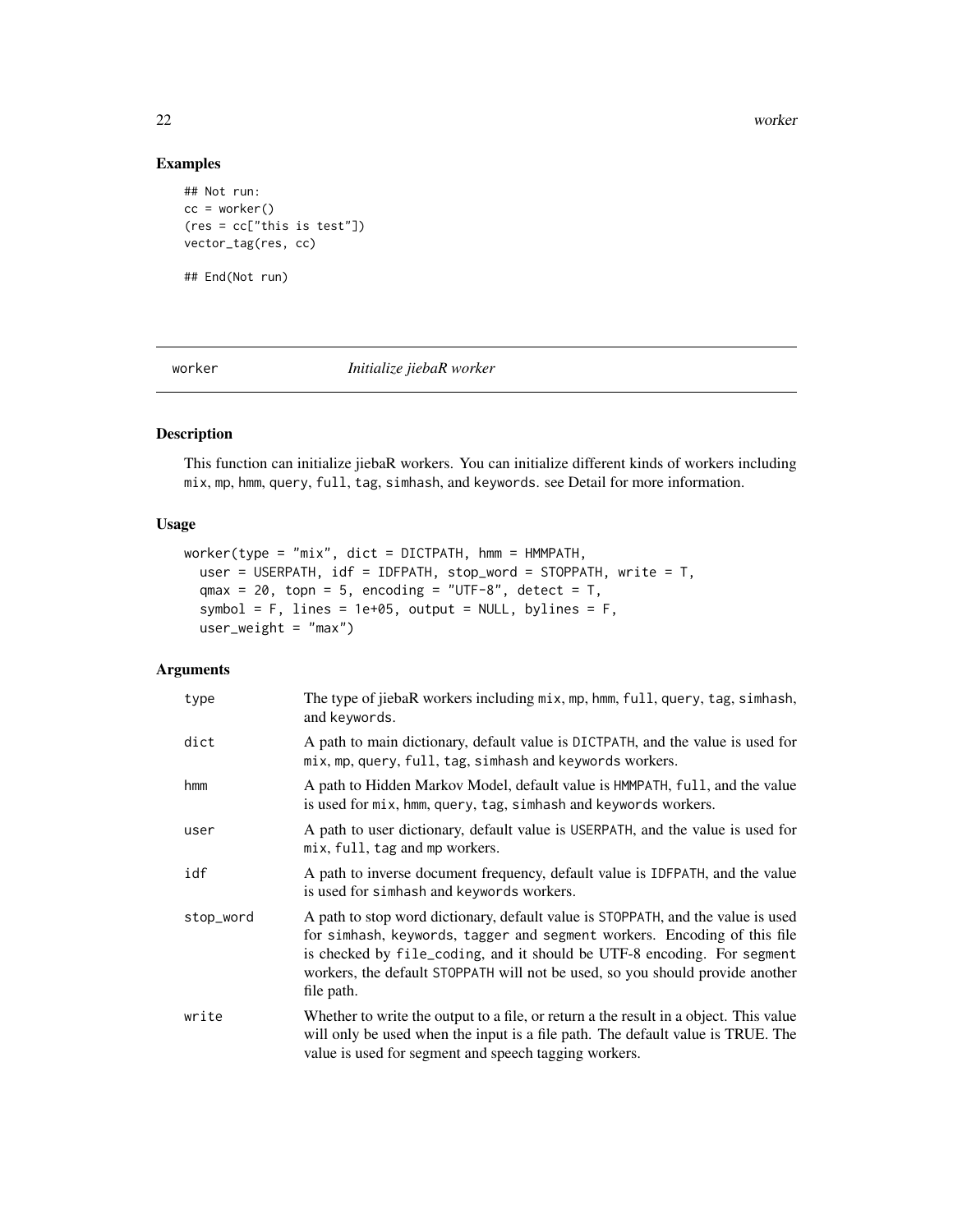#### worker 23

| qmax        | Max query length of words, and the value is used for query workers.                                                                                           |
|-------------|---------------------------------------------------------------------------------------------------------------------------------------------------------------|
| topn        | The number of keywords, and the value is used for simhash and keywords<br>workers.                                                                            |
| encoding    | The encoding of the input file. If encoding detection is enable, the value of<br>encoding will be ignore.                                                     |
| detect      | Whether to detect the encoding of input file using file_coding function. If<br>encoding detection is enable, the value of encoding will be ignore.            |
| symbol      | Whether to keep symbols in the sentence.                                                                                                                      |
| lines       | The maximal number of lines to read at one time when input is a file. The value<br>is used for segmentation and speech tagging workers.                       |
| output      | A path to the output file, and default worker will generate file name by system<br>time stamp, the value is used for segmentation and speech tagging workers. |
| bylines     | return the result by the lines of input files                                                                                                                 |
| user_weight | the weight of the user dict words. "min" "max" or "median".                                                                                                   |

# Details

The package uses initialized engines for word segmentation, and you can initialize multiple engines simultaneously. You can also reset the model public settings using \$ such as WorkerName\$symbol = T . Some private settings are fixed when a engine is initialized, and you can get then by WorkerName\$PrivateVarible.

Maximum probability segmentation model uses Trie tree to construct a directed acyclic graph and uses dynamic programming algorithm. It is the core segmentation algorithm. dict and user should be provided when initializing jiebaR worker.

Hidden Markov Model uses HMM model to determine status set and observed set of words. The default HMM model is based on People's Daily language library. hmm should be provided when initializing jiebaR worker.

MixSegment model uses both Maximum probability segmentation model and Hidden Markov Model to construct segmentation. dict hmm and user should be provided when initializing jiebaR worker.

QuerySegment model uses MixSegment to construct segmentation and then enumerates all the possible long words in the dictionary. dict, hmm and qmax should be provided when initializing jiebaR worker.

FullSegment model will enumerates all the possible words in the dictionary.

Speech Tagging worker uses MixSegment model to cut word and tag each word after segmentation using labels compatible with ictclas. dict, hmm and user should be provided when initializing jiebaR worker.

Keyword Extraction worker uses MixSegment model to cut word and use TF-IDF algorithm to find the keywords. dict ,hmm, idf, stop\_word and topn should be provided when initializing jiebaR worker.

Simhash worker uses the keyword extraction worker to find the keywords and uses simhash algorithm to compute simhash. dict hmm, idf and stop\_word should be provided when initializing jiebaR worker.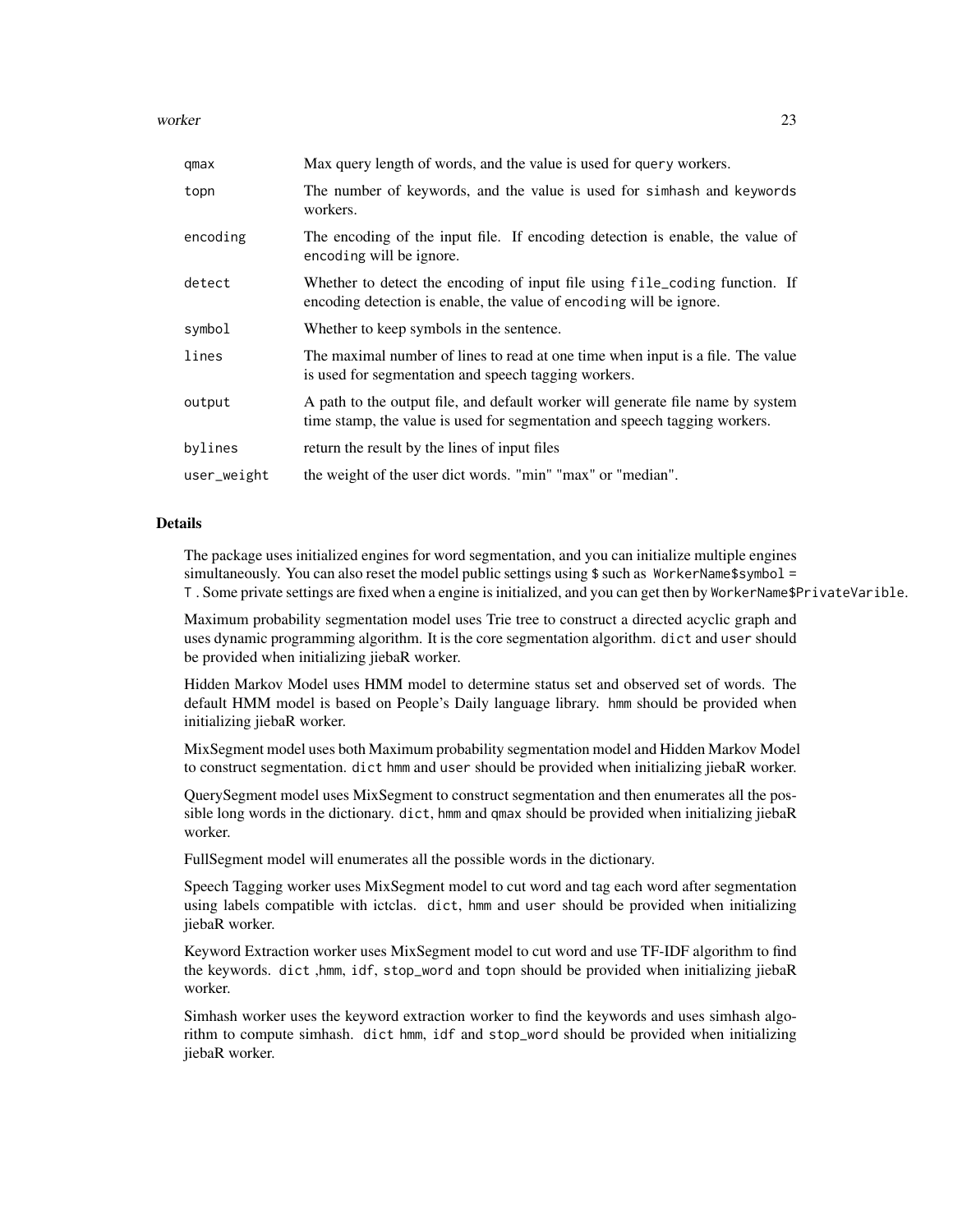# Value

This function returns an environment containing segmentation settings and worker. Public settings can be modified using \$.

#### Examples

```
### Note: Can not display Chinese characters here.
## Not run:
words = "hello world"
engine1 = worker()
segment(words, engine1)
# "./temp.txt" is a file path
segment("./temp.txt", engine1)
engine2 = worker("hmm")
segment("./temp.txt", engine2)
engine2$write = T
segment("./temp.txt", engine2)
engine3 = worker(type = "mix", dict = "dict_path", symbol = T)
segment("./temp.txt", engine3)
## End(Not run)
## Not run:
### Keyword Extraction
engine = worker("keywords", topn = 1)
keywords(words, engine)
### Speech Tagging
tagger = worker("tag")
tagging(words, tagger)
### Simhash
simhasher = worker("simhash", topn = 1)
simhash(words, simhasher)
distance("hello world" , "hello world!" , simhasher)
show_dictpath()
```
## End(Not run)